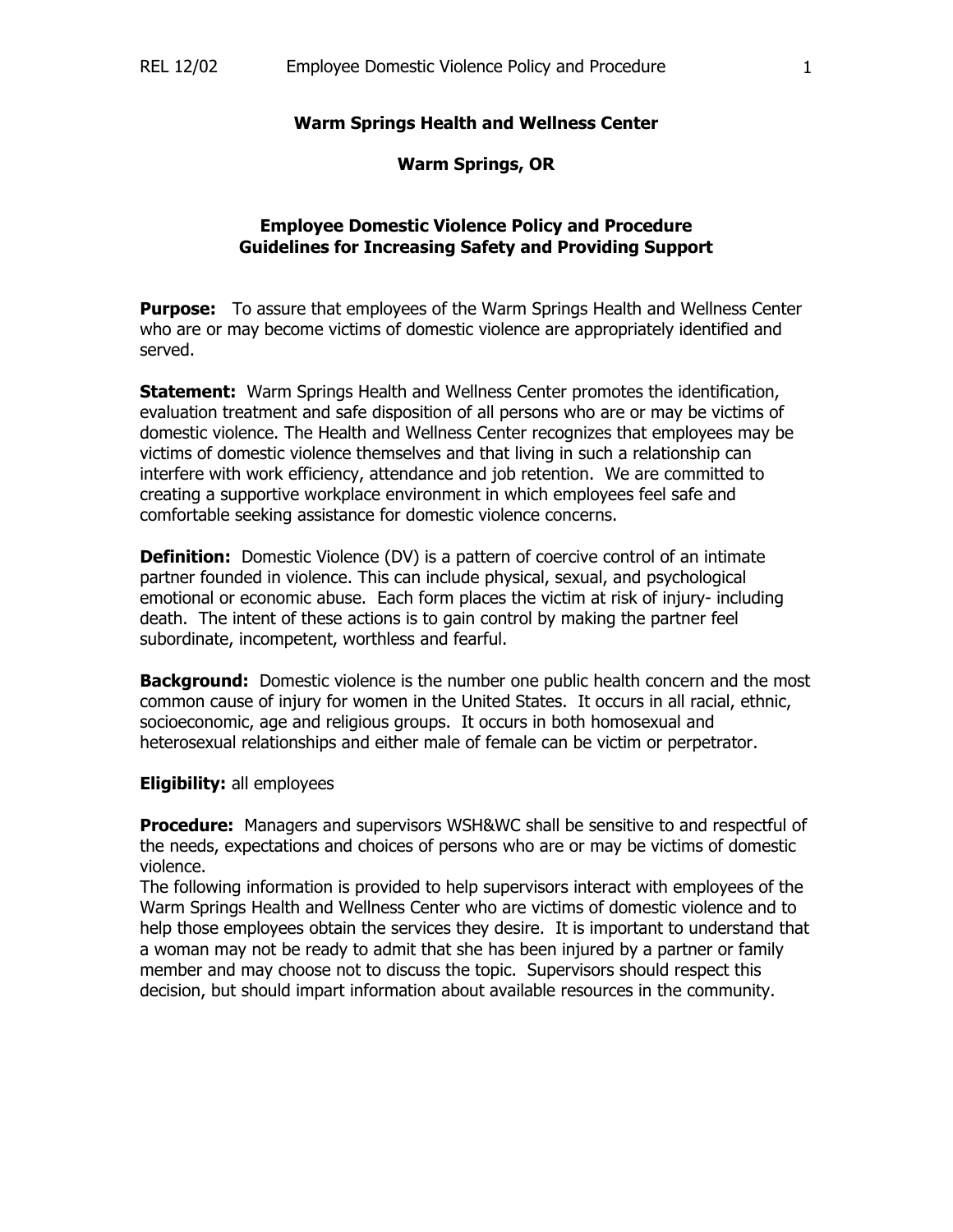### **Guiding Principles:**

- 1. Treat employees with dignity, respect, and compassion and with sensitivity to age, culture, ethnicity and sexual orientation, while recognizing that domestic violence is unacceptable in any relationship.
- 2. Recognize that the process of leaving a violent relationship is often a long and gradual one.
- 3. Regard the safety of victims and their children as priority.
- 4. As with any other personal concern of an employee's ,we must take great care to treat domestic violence with this same confidentiality

## **I. Domestic Violence Guidelines for Managers and Supervisors**

### **A. Be aware of possible signs of domestic violence:**

Bruises, especially if frequent or in various stages Bruises or injuries that are unexplained or come with explanations that just don't add up Excessive tardiness **Flashbacks**  Decreased job performance Unkempt, disheveled appearance Suicidal or homicidal thoughts Fear, anxiety, depression, Difficulty making decisions alone **Nightmares**  Intense startle reactions Flowers and other gifts sent to the employee at the workplace for no apparent special occasion Chronic headaches, abdominal pains or pelvic pain Recurrent muscle aches Recurrent bladder or vaginal infections as reported by the employee Increased use of sick time/ unexplained absences Increased use of drugs and alcohol Eating or sleeping disorders Vague, nonspecific medical complaints Significant other calls or comes by workplace frequently Harassing phone calls to the workplace Changes in behavior and work performance Preoccupation/lack of concentration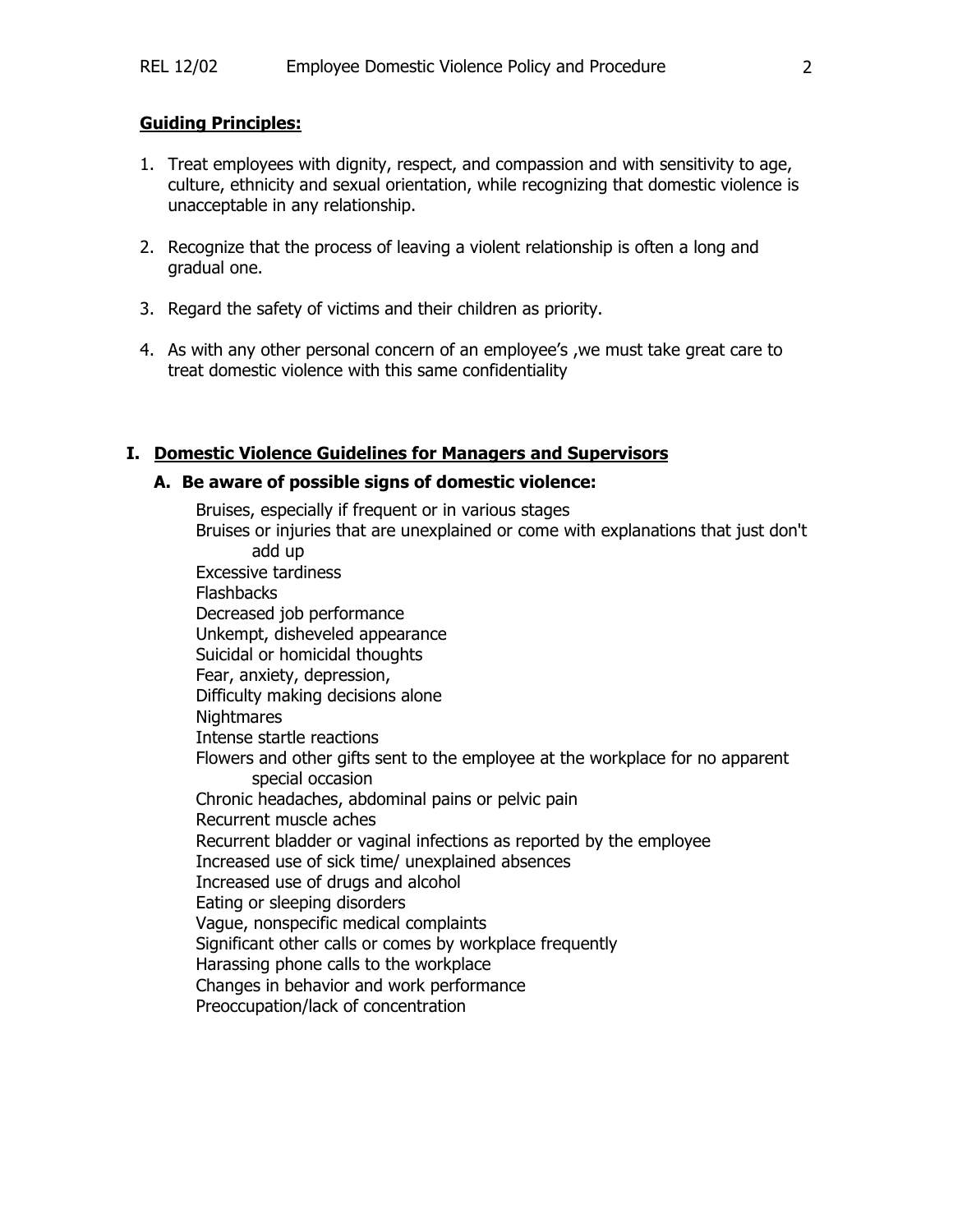### II. **What To Do If You Suspect An Employee May Be Being Abused**

Knowing what to say to an employee and how to say it in a way that is respectful of her privacy is one of the most challenging aspects of domestic violence. It is always appropriate for a supervisor to show concern for an employee who seems distressed, and to support the employee in getting professional help. You should not try to diagnose the employee's problem; make it clear that it is her choice whether or not to confide in you

 These are only examples; each person should find phrasing in their own words with which they are comfortable in order to get the same message of concern across.

- 1. Let them know what you have observed, "I noticed the bruises you had last week and you look terribly upset and worried today…"
- 2. Express concern that the employee might be abused "I thought it was possible someone might be hurting you"
- 3. Make a statement of support "No one deserves to be hit by someone"
- 4. If the employee refuses to disclose do not press the issue. Reaffirm a statement of support. "That's good that you are ok, Domestic violence is so common that I felt I shouldn't ignore my concerns". This tells her if she is in violent relationship, that when she is ready to disclose she has your support. A referral for assistance can still be given at the end of the conversation

### **III. Guidelines for Supervisor If An Employee Self Discloses Abuse**

A. Communicate your concerns for her safety and the safety of her children. Ask her is she is safe in her home.

> "This concerns me that you and the children may not be safe at home, do you think you are in danger?

- B. Acknowledge injustice: "There is no excuse for domestic violence", "this is not your fault, the abuser is responsible for his behavior".
- C. Resist temptation to dictate the employee's safety; she is the best judge about what will keep her safe and there are risks on the path to safety.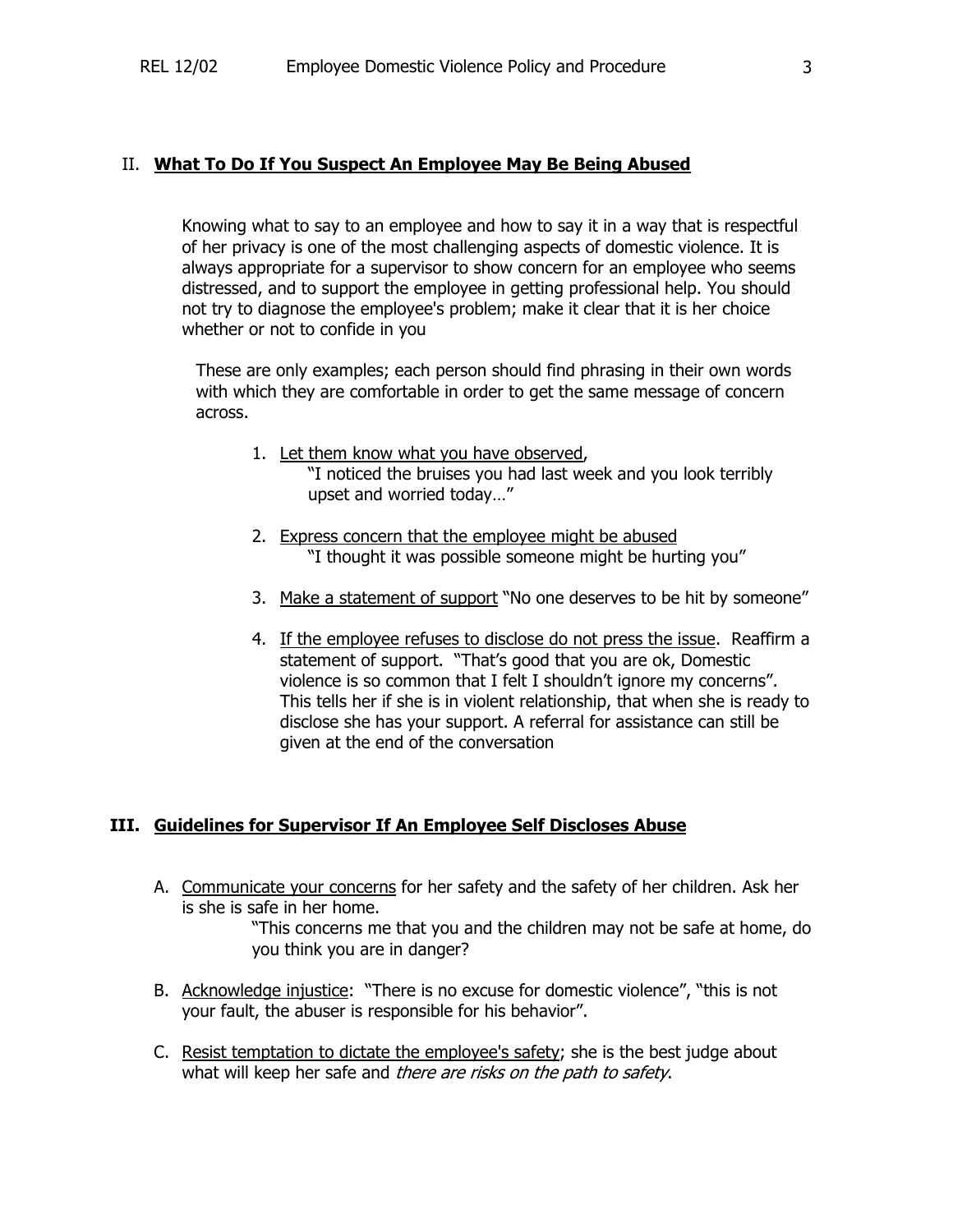- D. Encourage her to seek help through…
	- Employee Assistance Program 1-800- 222-036
	- Warm Springs Health and Wellness Center Social Worker ex. 4498
	- National Domestic Violence Hotline 1-800-799-SAFE
	- Warm Springs Victims of Crime Services 541-553-2293
	- Central Oregon Battery and Rape Alliance 541-475-1880
	- "Responding to Domestic Violence; Where Federal Employees can find help" www.opm.gov/ehs/workplac/html/domestic.html
- E. Let the employee know that you will keep what she has disclosed confidential, but in the case of a clear threat to the workplace, you, and anyone else who knows, are obliged to seek help.
- F. Most important, **do not ignore the situation.** If workplace intervention is appropriate, either at the employee's request or to respond to a threat to the workplace, early intervention can provide advantages. In many cases, early intervention can prevent an incident of violence that could devastate the entire workplace. Work may be the only resource an employee has left.
- G. Assist her in making a safety plan for the workplace (see Appendix 1)
- H. Encourage her to document acute events with her health care provider, advocacy programs or police services
- I. Follow up to see how the employee is doing. Ask generic Questions such as "how are you doing?'
- J. Maintain your relationship as her supervisor not the role of counselor. Any discussions about performance related to domestic violence should be balanced, supportive and consider the employees right to privacy.
- K. Respect her privacy and boundaries, even if you don't agree with her decisions regarding her relationship. She must make decisions regarding ending the relationship in her own time. Remember…it takes an average of 12 times leaving for a woman to end an abusive relationship. In many cases leaving must be carefully planned. It may be a long and difficult process. Don't take it personally if she goes back and don't show your frustration.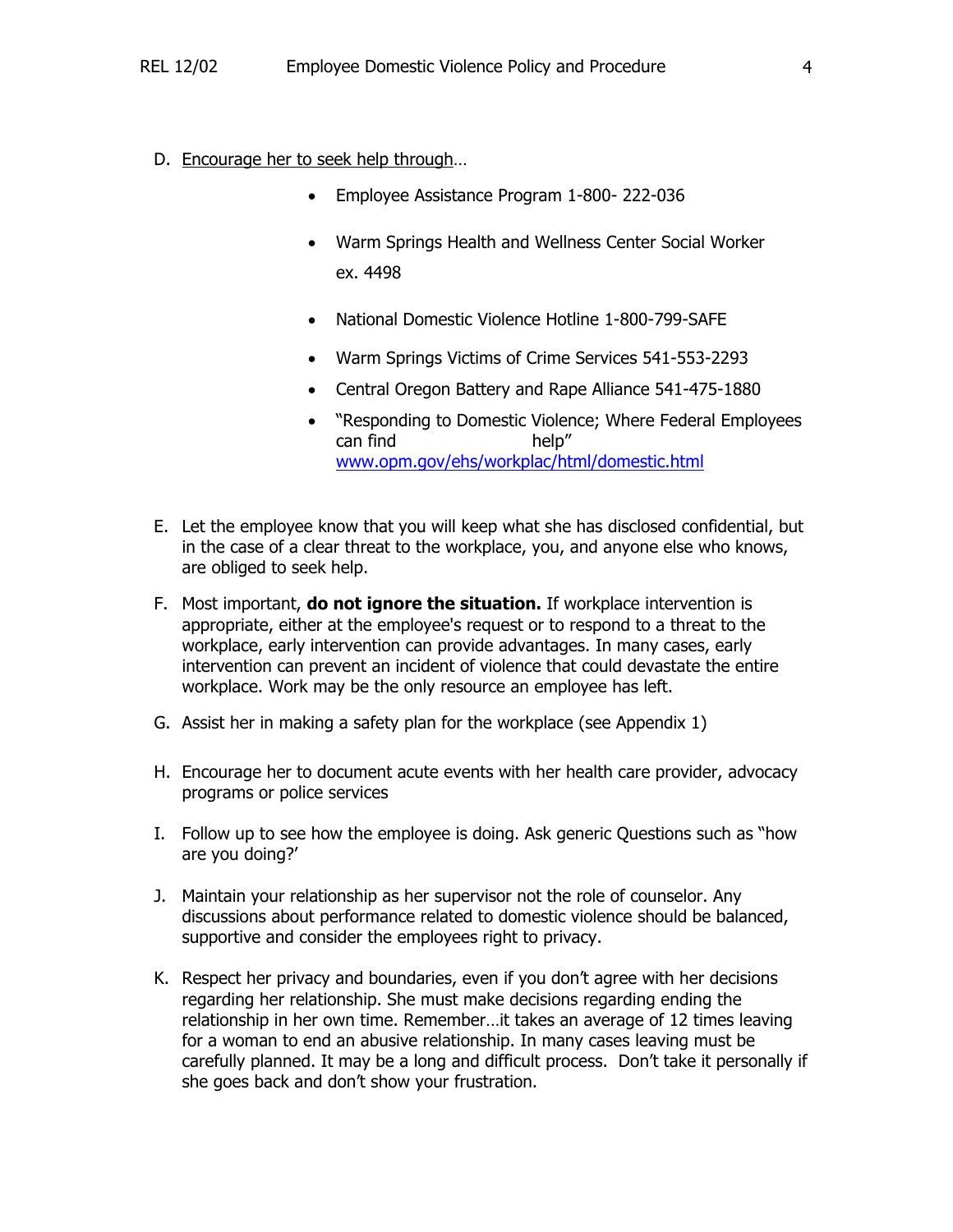# L. **Don't …**

Ask…why don't you just leave? Ask… what did you do to make him so mad? Ask… why did you wait so long to seek help? Ask… questions that might be interpreted as blaming Label her as a "battered" woman Suggest marriage counseling Don't make ending the relationship a stipulation of continued employment.

M. Other Resources for Supervisors

 Appendix 2 Helpful Hints For Supervisors Responding To Domestic Violence: Where Federal Employees Can Find Help" www.opm.gov/ehs/workplac/html/domestic.html

## **IV. Consider Workplace Flexibilities**

Employees threatened by domestic violence may need time off to go to court, find a new place to live, or recover from injuries. They may need a different workspace or different schedule to keep the abusers from tracking them down on the job. They may need their phone calls screened, a workstation that is not conspicuous to visitors, or additional security at their worksites. Some employees may appreciate a temporary adjustment to their work responsibilities.

Supervisors should first contact the personnel office when considering the use of personnel flexibilities.

## **A. Time Off**

- 1. First Consider Paid Leave Options- A concerned supervisor, backed by expert consultants, can use Federal Personnel flexibilities as tools for managing a dangerous situation
	- a) Annual Leave- A manager provides an invaluable form of assistance by granting annual leave while an employee initiates a transition to safety.
	- b) Sick Leave- Federal employees have the right to use their accrued sick leave when they are incapacitated for the performance of their duties due to illness, injury, or to get medical care. .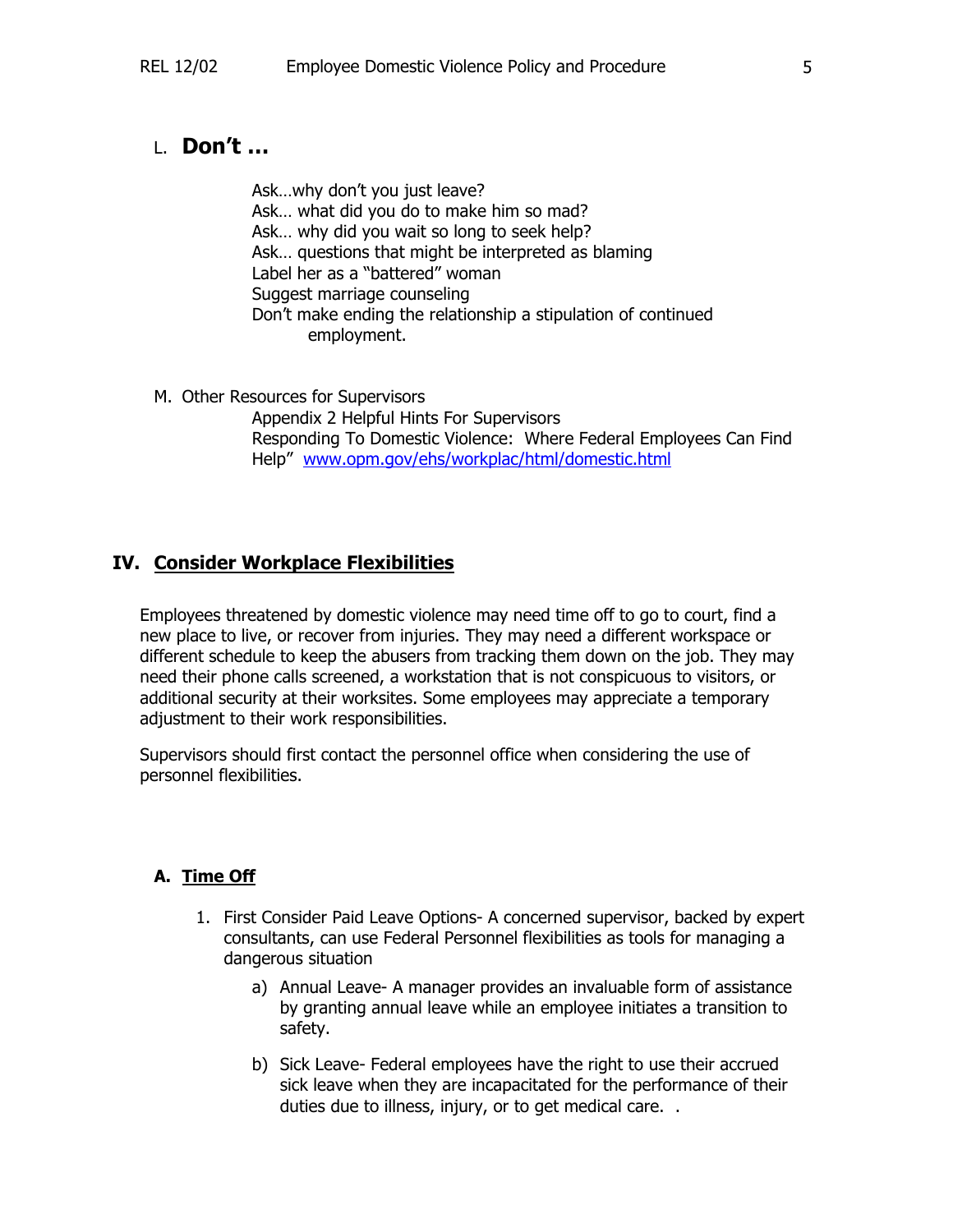- c) Leave Transfer- Federal employees voluntarily donate annual leave to other Federal employees who have personal or family medical emergencies and who have exhausted their own leave
- d) Advanced Sick or Annual Leave- If an employee's sick or annual leave balance is depleted; the supervisor may have the discretion to grant advanced sick or annual leave.
- 2. Unpaid Leave Options are Available
	- a) Family and Medical Leave Act- The Family and Medical Leave Act of 1993 (FMLA) the option to use up to 12 weeks of unpaid leave during any 12-month period for specified family and medical needs
	- b) Leave Without Pay- Another leave option is Leave Without Pay (LWOP). Since LWOP is considered an approved absence, employees must request it. The granting of LWOP is at the discretion of the agency in most cases.

## **B. Alternative Worksite Arrangements**

- 1. Telecommuting/Temporary Assignment Telecommuting allows an employee to work at home or at a "satellite" for all or part of the work week. Telecommuting, if appropriate for the circumstances, may be possible to arrange with your Computer Support Team to protect the employee's safety and to protect the safety of the workplace.
- 2. In situations where telecommuting cannot be arranged, consider a temporary assignment to place the employee in a different location for the necessary time to achieve safety. This might include a less conspicuous area of the facility or an undisclosed office space.

## **C. Schedule Flexibilities**

- 1. Flex Schedule- Adjusts when the work day begins and ends
- 2. A compressed work schedule allows employees to work longer days and complete an 80-hour pay period in less then ten days.
- 3. Part-time employment
- 4. Job sharing. Job sharing is a form of part-time employment where two part-time employees share the duties of a single full-time position.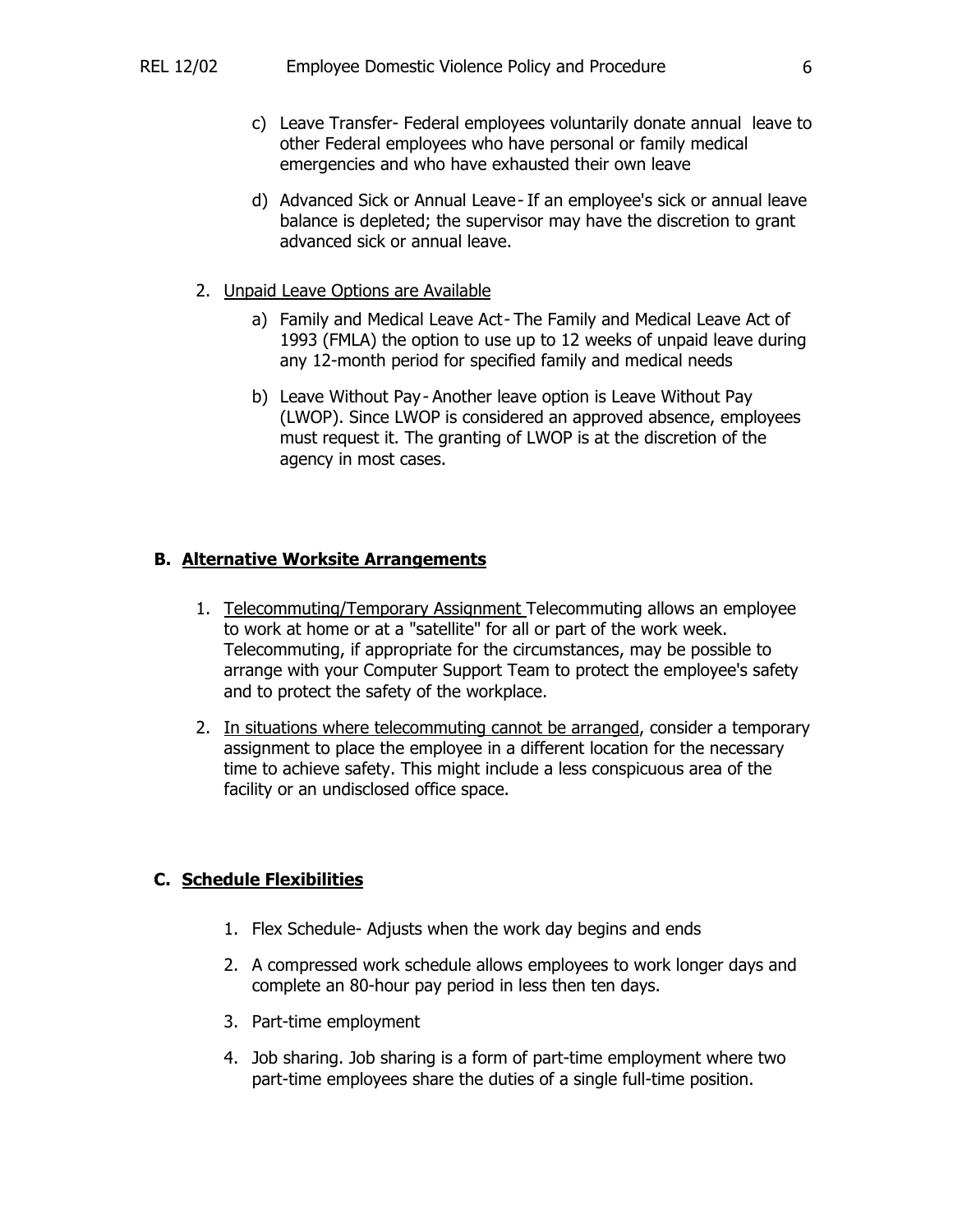## **D. Resources Available at the Workplace**

 If there is a threat to the workplace, call security personnel right away. Remember that even in cases where a workplace threat exists, the manager needs to maintain the confidentiality of the employee and inform only those with a "need to know."

- 1. Security Department
	- a) Suggest the employee contact Security. Do not alert security yourself unless the employee requests this kind of help or there is a clear threat to the workplace.
	- b) Providing security and reception areas with the abuser's name and photograph.
	- c) If the employee is being stalked provide security with the make, color, and tag number of the abuser's car.
	- d) If an order of restraining order is in place provide security with a copy of the court order.
- 2. The Employee Assistance Program (EAP) may provide assistance to a victim of domestic violence who wants to increase her safety. The EAP serves as a comprehensive referral source for many kinds of help. Victims of domestic violence may need a range of services -- advocacy, child care, health care, social services, legal aid, emergency shelters, counseling services, hotlines, and support groups. With the written consent of the employee, the EAP practitioner can act as a liaison with outside agencies providing services to the employee, advocating on her behalf when requested, to assure she receives appropriate services. Since the EAP counselors may have specialized training in domestic violence, they may offer insight in developing a safety plan at work and can be a source of guidance for the manager who wants to be supportive.

\_\_\_\_\_\_\_\_\_\_\_\_\_\_\_\_\_\_\_\_\_\_\_\_\_\_ Russ Alger- Service Unit Director

\_\_\_\_\_\_\_\_\_\_\_\_\_\_\_\_\_\_\_\_\_\_\_\_\_\_

Date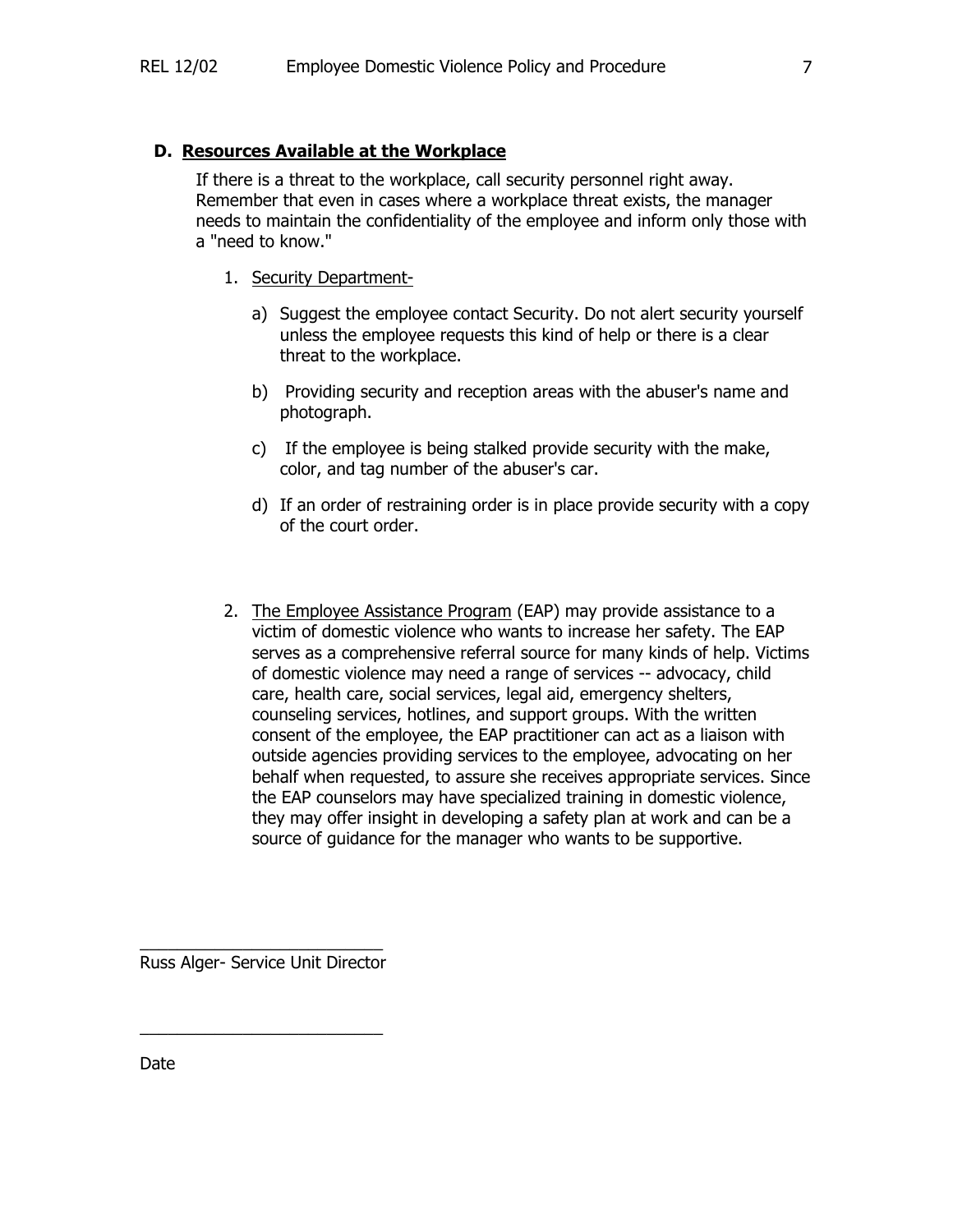#### Appendix 2

## **How to be a Supportive Supervisor**

- **Protect confidentiality.** Assure the employee that you will maintain confidentiality to the fullest extent possible. Consider, together with the employee, who in the agency has a "need to know." Explain that if there is a clear threat to workplace safety, you will need to inform security.
- **Be understanding and approachable.** In most stressful situations, one source of anxiety for the victim is a sense of being out of control. Employees will feel better if they are comfortable approaching you with their questions.
- **Respect her decisions.** Since she is the best judge of her abuser's actions and the potential risks involved with her decisions, respect her choices. Realize that every step toward achieving safety presents risks and may take time.
- **Convey that she is a valued part of the team.** Having a chance to be productive can do wonders for the battered self-esteem and sense of isolation that often go along with being a victim. One way of doing this is by addressing an employee's performance if it has been declining.
- **Address performance/conduct problems.** If an employee is experiencing any performance or conduct problems, document deficiencies and consult with your human resources specialist. Whether or not formal action is appropriate at this time, it is essential to counsel the employee about the deficiency and refer the employee to the Employee Assistance Program (EAP). It may seem cruel to confront a person who is obviously suffering, but sometimes this is the only way to help.
- **Meet with the employee privately** to identify clearly the performance or conduct problems. You could state that you understand that sometimes "personal issues" can interfere with good performance or conduct, but don't assume that there is violence. If there are clear signs of abuse, gently encourage her to discuss what may be upsetting her. Whether or not she discloses the abuse, offer referrals. Finally, suggest ways that performance or conduct improvements can be achieved.
- **Be flexible.** Keep your standards high, but allow as much flexibility as possible in getting the work done. If you set clear standards, but give employees the freedom in working out ways to meet them, they will probably find a way to satisfy expectations. Consider providing additional job training if that will aid the employee's job security or job transition.
- **Educate yourself about domestic violence.** Inaccurate attitudes and beliefs about domestic violence hinder your ability to help. Domestic violence is a complex issue, and for many people, is hard to understand. Education emphasizes important points about the obstacles a woman faces, and reminds us not to be judgmental or to think there are "quick fixes" to this problem.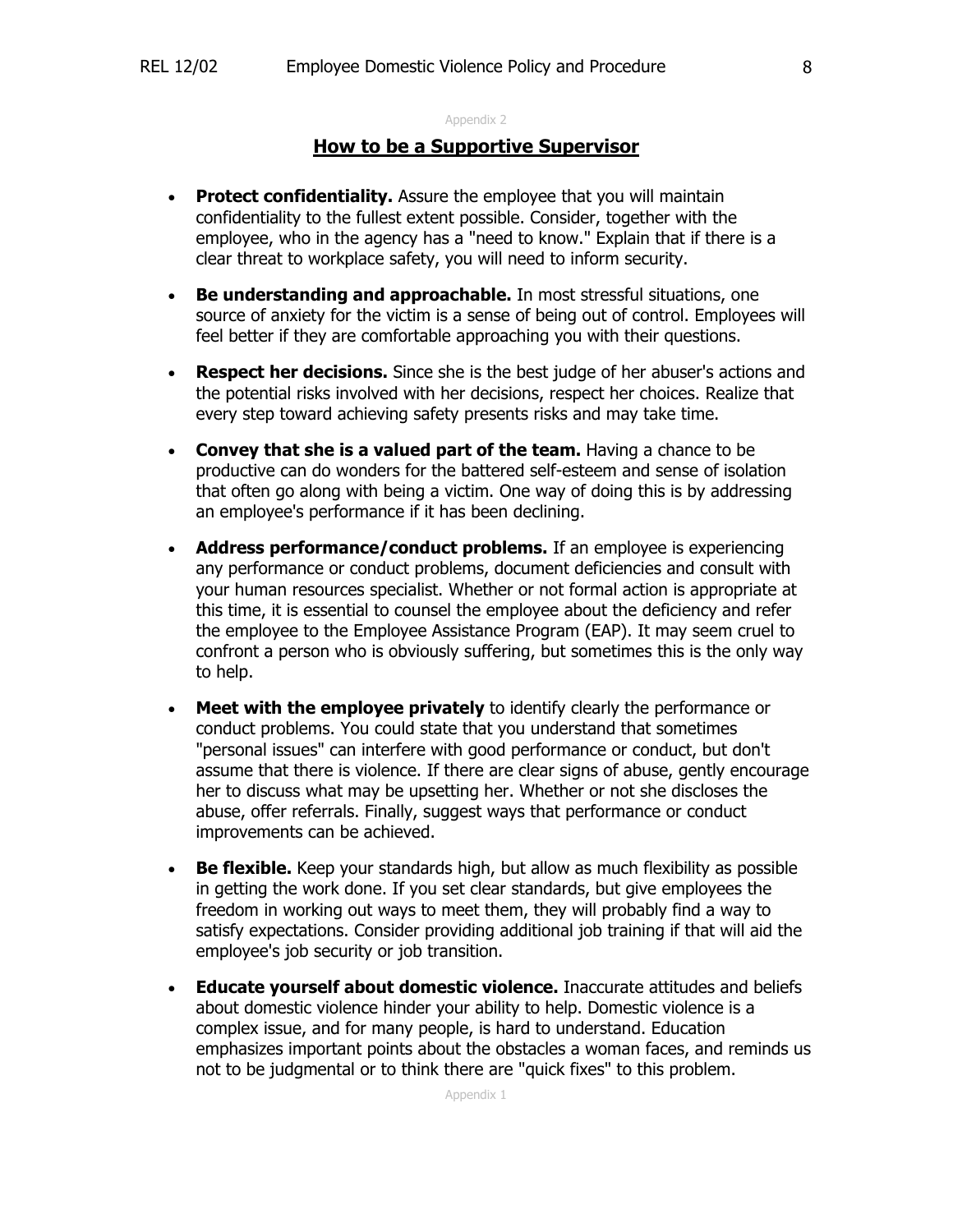## **Employee Workplace Safety Plan**

When helping the victim to develop her own workplace safety plan open-ended questions should be asked about what changes, if any, could be made in the workplace to make the employee feel safer. Asking the following questions can help to form an effective workplace safety plan:

- Has the abuser threatened the employee at the workplace or threatened to come to the workplace?
- Has stalking been a problem?
- Have co-workers been threatened by the abuser?
	- $\checkmark$  Consider a restraining order.
	- $\checkmark$  If a restraining order has been filed, give a copy to facility security.
	- $\checkmark$  Does her work area need to be relocated for better security?
	- $\checkmark$  Save any threatening or intimidating e-mail, letters or voicemail messages form the perpetrator
	- $\checkmark$  Have the employees phone calls screened.
	- $\checkmark$  The employee should transfer harassing phone calls to security
- Is the employee's parking arrangement safe?
	- $\checkmark$  Have security to escort the employee to and from her car
	- $\checkmark$  The employee should park as close to the entrance as possible
- Are current child care arrangements safe?
	- $\checkmark$  Review the employee's child care situation if applicable. Does the restraining order need to include the childcare facility?